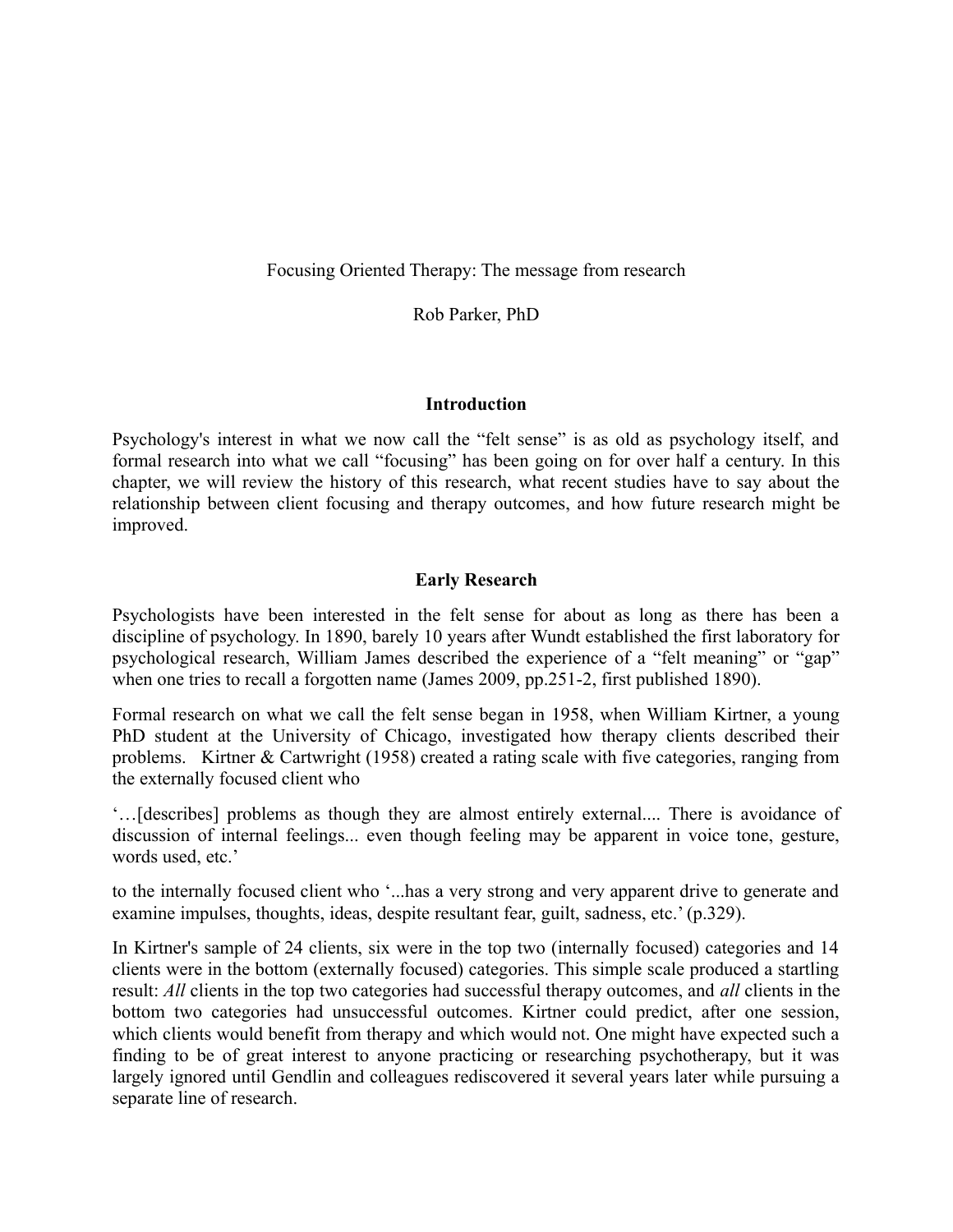# **The EXP scale**

When Kirtner published his research, Eugene Gendlin was working with Carl Rogers at the University of Chicago Counseling Center. Rogers had already developed a scale to measure client behavior in therapy, but like Kirtner's scale, Rogers' scale focused on the *content* of what the client said. In contrast, Gendlin was more interested in the client's *process*, specifically the extent to which the client focused 'on his not yet conceptually clear, but directly felt, experiencing' (Gendlin, Beebe, Cassens, Klein & Oberlander 1968).

This research led to the development of the Experiencing (EXP) Scale (Klein, Mathieu, Gendlin, & Kiesler 1970; Table 1), a seven point scale measuring the extent to which clients interact with their felt experience.

## **Table 1**

| Level                   | <b>Description</b>                                                                                                                                                                                                                                                                                                                                                                   |  |  |  |  |  |  |  |  |
|-------------------------|--------------------------------------------------------------------------------------------------------------------------------------------------------------------------------------------------------------------------------------------------------------------------------------------------------------------------------------------------------------------------------------|--|--|--|--|--|--|--|--|
| $\mathbf{1}$            | The content is not about the speaker. The speaker tells a story, describes other people or events in which<br>he or she is not involved or presents a generalized or detached account of ideas.                                                                                                                                                                                      |  |  |  |  |  |  |  |  |
| $\overline{2}$          | Either the speaker is the central character in the narrative or his or her interest is clear. Comments and<br>reactions serve to get the story across but do not refer to the speaker's feelings.                                                                                                                                                                                    |  |  |  |  |  |  |  |  |
| $\mathbf{3}$            | The content is a narrative about the speaker in external or behavioral terms with added comments on<br>feelings or private experiences. These remarks are limited to the situations described, giving the<br>narrative a personal touch without describing the speaker more generally.                                                                                               |  |  |  |  |  |  |  |  |
| $\overline{\mathbf{4}}$ | Feelings or the experience of events, rather than the events themselves, are the subject of the discourse.<br>The client tries to attend to and hold onto the direct inner reference of experiencing and make it the basic<br>datum of communications.                                                                                                                               |  |  |  |  |  |  |  |  |
| $5\overline{)}$         | The content is a purposeful exploration of the speaker's feelings and experiencing. The speaker pose[s]<br>or define[s] a problem or proposition about self explicitly in terms of feelings [and] explore[s] or<br>work[s] with the problem in a personal way. The client now can focus on the vague, implicitly<br>meaningful aspects of experiencing and struggle to elaborate it. |  |  |  |  |  |  |  |  |
| 6                       | The subject matter concerns the speaker's present, emergent experience. A sense of active, immediate<br>involvement in an experientially anchored issue is conveyed with evidence of its resolution or<br>acceptance. The feelings themselves change or shift.                                                                                                                       |  |  |  |  |  |  |  |  |
| $\overline{7}$          | Experiencing at stage seven is expansive, unfolding. The speaker readily uses a fresh way of knowing<br>the self to expand experiencing further. The experiential perspective is now a trusted and reliable source<br>of self-awareness and is steadily carried forward and employed as the primary referent for thought and<br>action.                                              |  |  |  |  |  |  |  |  |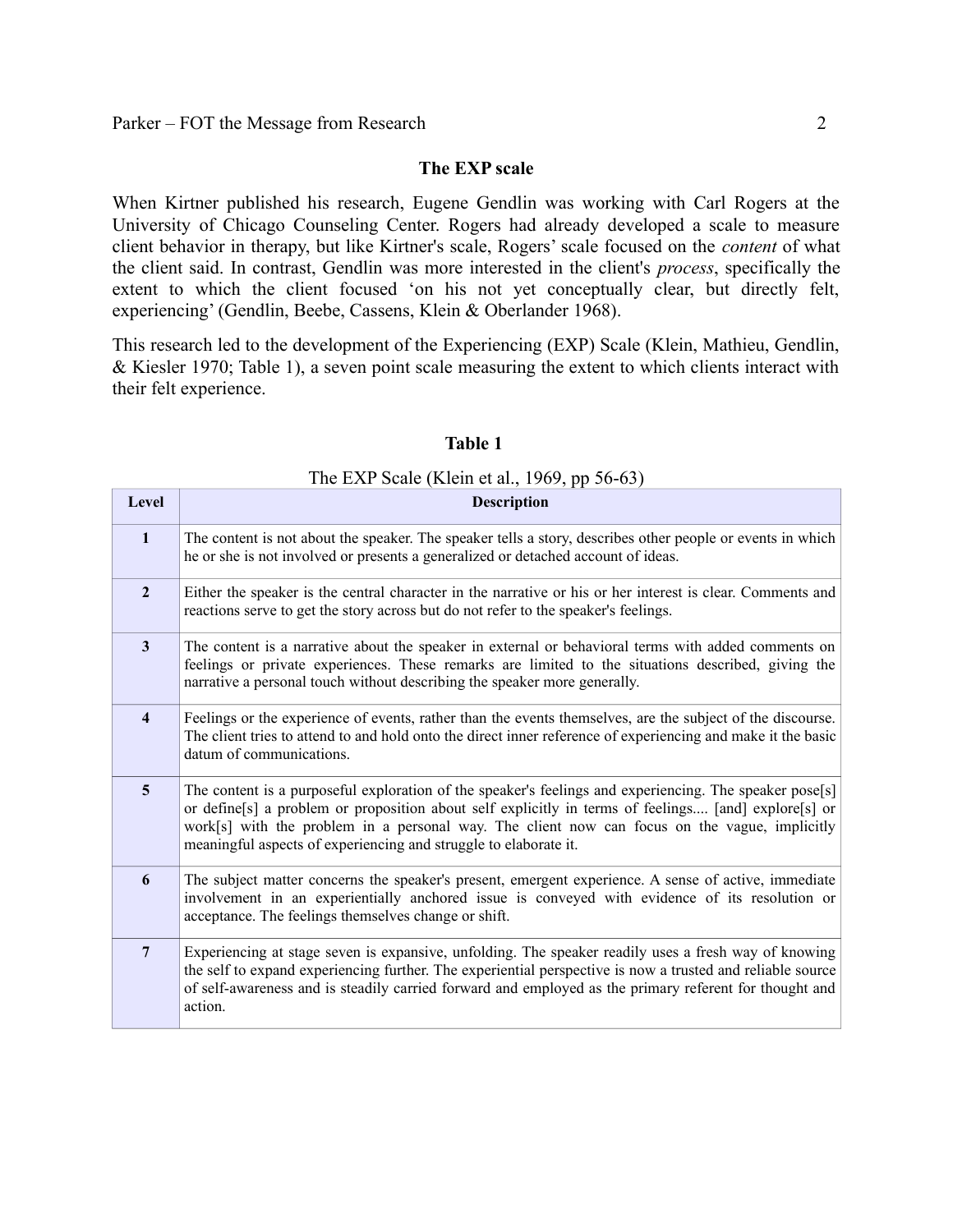While they were developing the EXP Scale, Gendlin and his colleagues also explored the relationship between EXP levels and psychotherapy outcome. In a series of studies, Gendlin et al. (1968) confirmed what Kirtner and Cartwright (1958) had found: that EXP was a strong predictor of who would benefit, and who wouldn't, in therapy.

Gendlin and his team had also expected that therapy would improve clients' EXP levels, but that prediction was not borne out. Gendlin's team was very concerned about this because if clients with low EXP did not benefit from therapy, and there was no way to raise EXP, it meant that some people couldn't be helped by therapy. Gendlin (1964) had already given the name *focusing* to "the whole process which ensues when the individual attends to the direct referent of experiencing" (i.e. EXP levels 6 and 7). Now, realizing how crucial EXP was for therapy outcome, Gendlin developed a procedure to teach people how to focus (Gendlin et al. 1968).

### **Recent Research**

After Gendlin's early work in the 1960s, research on focusing and EXP continued to grow (e.g. Hendricks 2002; Rennie, Bohart, & Pos 2010). Some of the most significant research, both in quality and quantity, has concerned the relation between EXP and psychotherapy process (for a review see Elliott, Greenberg, & Lietaer 2004, and Elliott, Watson, Greenberg, Timulak, & Freire, 2013). As we've already noted, this is relevant to focusing because the EXP scale measures 'the extent to which [an individual's] ongoing, bodily, felt flow of experiencing is the basic datum of his awareness and communications about himself....' (Klein et al. 1970, p. 1); in other words, focusing.

Numerous studies have found a positive association between EXP and therapy outcome, for a variety of therapies including client centered, process experiential, and cognitive behavioral. In her review of the literature, Hendricks (2002) found that out of 28 studies measuring the correlation between EXP and successful outcome in therapy, 27 studies showed positive correlations. In addition, 23 out of 25 studies found that using focusing in therapy also correlates with successful outcomes.

In an a review of the literature on humanistic-experiential psychotherapies (HEPs), Elliott et al. (2013) performed a meta-analysis of 199 outcome studies, including 31 randomized controlled trials. Among many interesting results, two are of particular interest here. First, they found that HEPs (excluding therapies researchers labeled as "supportive" or "nondirective," which are often used as placebos) were as effective as other evidence based therapies, including CBT (p.855).

Second, they found that EXP levels were consistently associated with successful outcomes, not only in HEPs, but also in many other forms of therapy as well (p.847). This conclusion was based in part on six replications of the Gendlin et al. (1968) finding of a strong positive correlation between EXP levels and treatment outcome (pp.847-848).

Elliott et al. (2013) also cited a number of researchers who have raised an interesting methodological question about how this research is done. Most studies sample EXP at arbitrarily chosen times such as the beginning, middle, and end of therapy, but some studies have suggested that the relationship between EXP and treatment outcome may be stronger when EXP is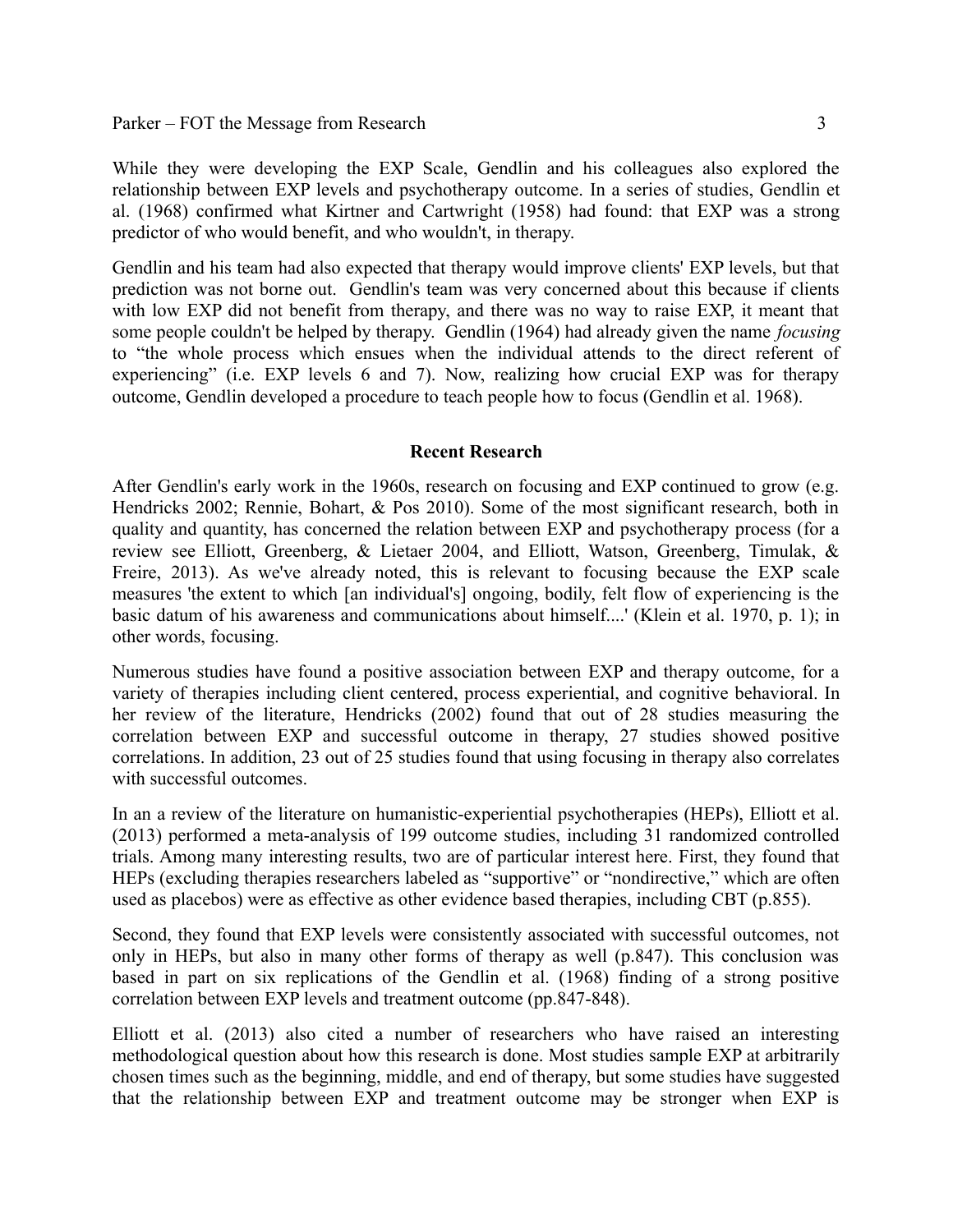measured during critical moments in therapy (Elliott et al. 2004, 2013). This makes sense; people don't focus all the time, even in therapy. It is quite possible that a client might have just one or two intense periods of focusing during an entire course of therapy, and might show considerable improvement as a result. Arbitrary sampling might miss those one or two periods of focusing, and could thus weaken the statistical correlation between EXP and treatment outcome. We will return to this question later.

### *Two Studies*

Two studies (Watson et. al 2003; Watson & Bedard 2006) are interesting examples of the kind of research that has been done on psychotherapy and EXP. Both studies were part of a project that compared Cognitive Behavior Therapy (CBT) with Process Experiential Therapy (PET), an experiential therapy that uses focusing in addition to a number of therapeutic tasks and techniques (Elliott, Watson, Goldman, & Greenberg 2004, p. 179ff).

In the first study (Watson et al. 2003) sixty-six clients were randomly assigned to receive either CBT or PET. All therapists were adherents of the treatment approach they used, all therapists were trained and supervised by an expert in their particular approach, and all therapy sessions were recorded. After 16 sessions, the clients who received PET and CBT had the same improvement on measures of depression, self-esteem, general symptom distress, and dysfunctional attitudes; but in addition, the clients who received PET showed greater improvement on a measure of interpersonal problems. In other words, PET was as effective as CBT for the specific disorder that CBT was originally designed to treat (Beck, Rush, Shaw & Emery 1987), and also showed additional benefits beyond those provided by CBT.

The second study (Watson and Bedard 2006) was based on the same data. Their procedure was too complex to fully describe here, but basically they used the audio recordings from the previous study to measure EXP levels of 10 good outcome and 10 poor outcome clients in each treatment modality (PET and CBT). For each of the resulting 40 subjects, EXP was rated during three 20 minute segments at the beginning, middle, and end of therapy. Watson and Bedard found that the clients who showed the most improvement at the end of therapy also had the highest EXP ratings at the beginning, middle, and end of therapy. That, of course, was not surprising; it was merely a replication of Kirtner and Cartwright (1958), Gendlin et al. (1968), and many others. What was surprising was that the relationship between EXP and treatment outcome held for CBT as well as for PET. This is interesting, because CBT is concerned with dysfunctional thinking (Beck 2011, p.3), not with focusing or EXP.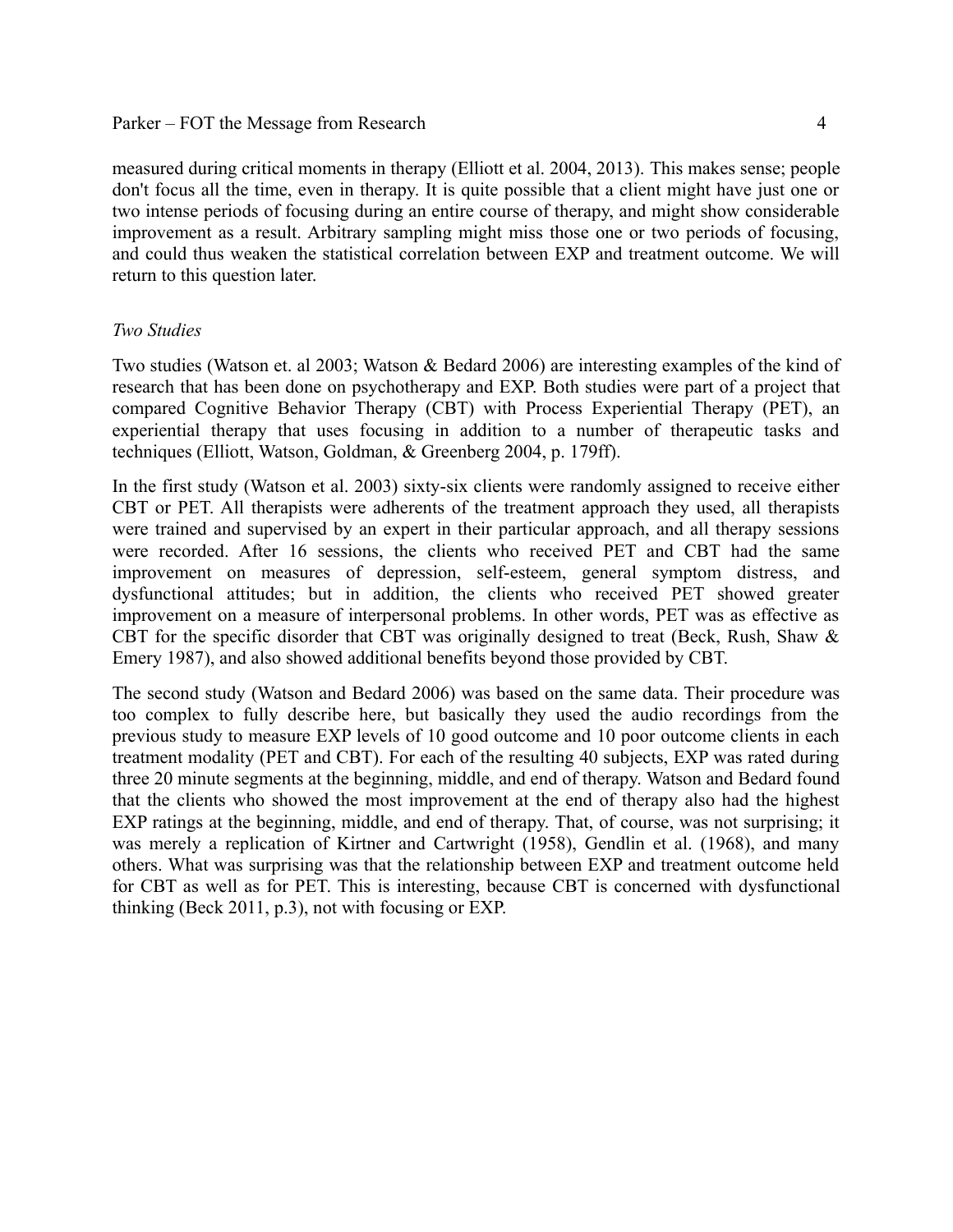|                  | Level 2 |       | Level 3        |       | Level 4 |       | Level 5 |      | Level 6 |      |
|------------------|---------|-------|----------------|-------|---------|-------|---------|------|---------|------|
| Group            | M       | SD    | $\overline{M}$ | SD    | M       | SD    | M       | SD   | M       | SD   |
| PET              |         |       |                |       |         |       |         |      |         |      |
| Total            | 40.75   | 15.05 | 41.42          | 9.37  | 9.77    | 8.61  | 5.93    | 7.53 | 2.13    | 4.36 |
| Good outcome     | 37.98   | 18.05 | 41.10          | 9.19  | 7.75    | 10.73 | 9.13    | 7.07 | 4.05    | 5.60 |
| Poor outcome     | 43.53   | 11.65 | 41.75          | 10.04 | 11.80   | 5.68  | 2.73    | 6.84 | 0.20    | 0.64 |
| <b>CBT</b>       |         |       |                |       |         |       |         |      |         |      |
| Total            | 58.80   | 16.21 | 32.66          | 11.81 | 5.59    | 4.91  | 1.82    | 3.31 | 1.13    | 3.90 |
| Good outcome     | 52.60   | 14.72 | 36.67          | 12.02 | 4.90    | 3.13  | 3.65    | 3.97 | 2.18    | 5.44 |
| Poor outcome     | 64.99   | 15.89 | 28.65          | 10.68 | 6.27    | 6.32  | 0.00    | 0.00 | 0.08    | 0.25 |
| Combined therapy |         |       |                |       |         |       |         |      |         |      |
| Total            | 49.78   | 17.94 | 37.04          | 11.42 | 7.68    | 7.23  | 3.88    | 6.10 | 1.63    | 4.13 |
| Good outcome     | 45.29   | 17.70 | 38.88          | 10.66 | 6.33    | 7.83  | 6.39    | 6.25 | 3.12    | 5.46 |
| Poor outcome     | 54.26   | 17.47 | 35.20          | 12.13 | 9.03    | 6.50  | 1.36    | 4.91 | 0.14    | 0.48 |

Means and Standard Deviations of the Percentages of Modal EXP Ratings

Note.  $EXP = Experienceing Scale, PET = process-experimental therapy, CBT = cognitive behavioral therapy.$ 

**Table 2**. Data from Watson and Bedard (2006, p.156)

Table 2 (from Watson & Bedard 2006) shows the results: For both PET and CBT, the average percentage of statements in the good and poor outcome groups was about the same for EXP levels 2, 3, and 4. But subjects with good outcomes have a noticeably higher percentage of EXP 5 statements, and the difference is dramatic for EXP level 6.

I have analyzed their data further to show more clearly the relationship between EXP level and treatment outcome. In Figure 1, the height of each bar indicates the average percentage of statements made by clients with good outcomes, divided by the average percentage of statements made by clients with poor outcomes, for each treatment group and EXP level.

Thus, for good outcome clients receiving PET, an average of 37.98% of their statements were rated at EXP level 2, while for poor outcome clients the average percentage of level 2 statements was 43.53%. The ratio is .87, which shows up as close to one on the bar graph. We can see that for levels 2, 3, and 4, the ratio hovers around one, indicating that for each of those EXP levels, good and poor outcome clients give about the same percentage of statements. But at level 5, the ratio is around four, indicating that good outcome clients made about four times as many level 5 statements as did poor outcome clients. And at level 6, the ratio explodes: in PET, good outcome clients made *20 times* more level 6 statements; and in CBT, good outcome made *27 times* more level 6 statements!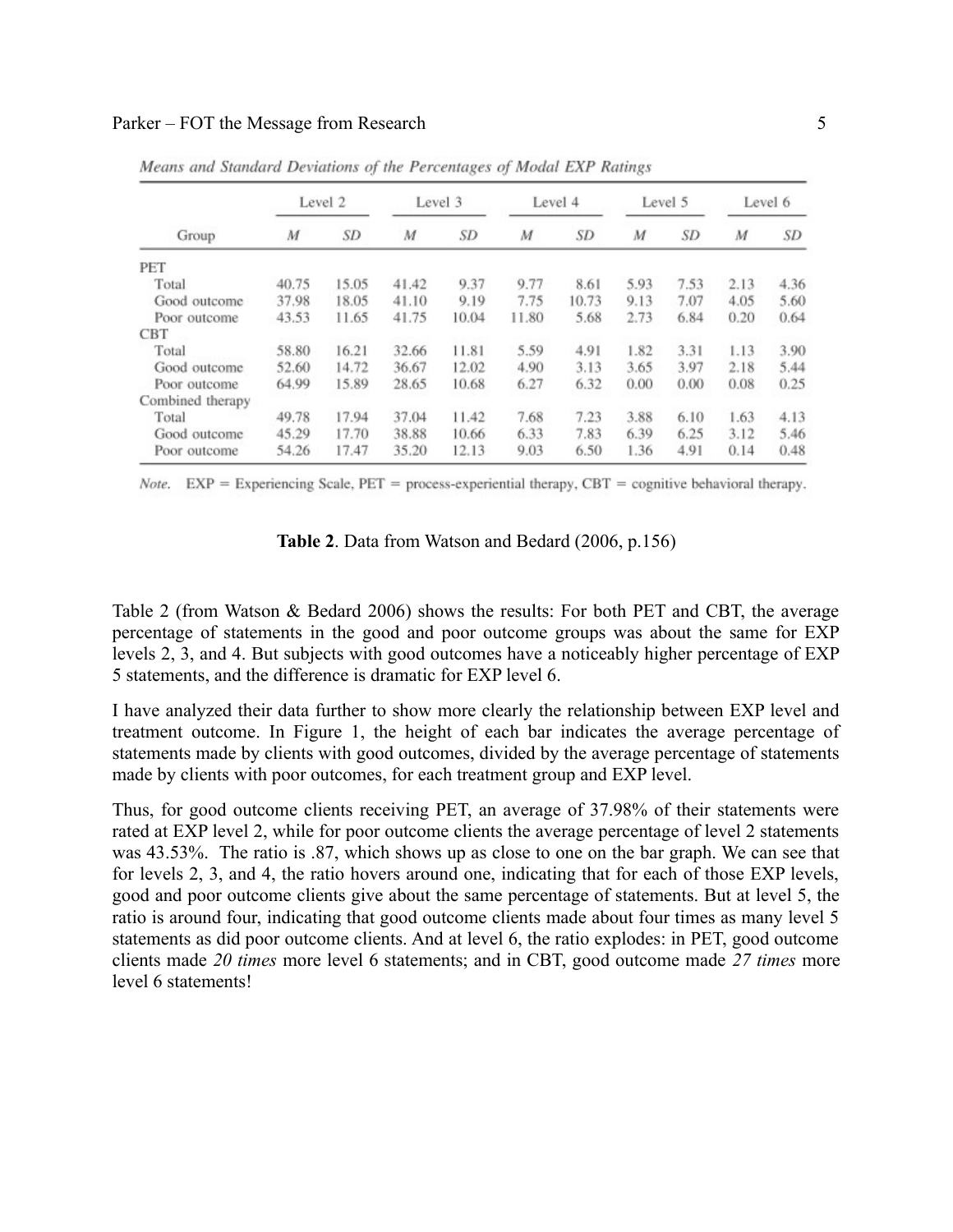



Mean percentage of statements at each EXP level, for good outcome clients divided by poor outcome clients. (Note: For CBT Level 5, poor outcome was changed from 0% to 1% to avoid division by zero; see Table 2)

Even though the absolute numbers are small, the ratios are impressive. Clearly, it is not just higher EXP levels that predict therapy outcome. It is specifically the percentage of client statements at EXP level 6, in other words *the percentage of time the client spends focusing*, that predicts successful therapy outcome. And, it doesn't take much focusing to make a difference.

This finding bears on the question of why therapy doesn't appear to raise client EXP levels. An initial clue can be found in the low EXP levels reported in most studies. For example, Gendlin et al. (1968, p.226) found that 89% of their "neurotic" clients began therapy at EXP level 3 or below (on an early but roughly equivalent version of the EXP scale). Of those, the successful clients increased their EXP levels by an average of about .6, while the unsuccessful clients hardly changed at all. Similarly, Watson & Bedard (2006, Table 1), found that the average EXP level for good outcome clients started at 2.60 at the beginning of therapy, increased to 2.99 at the middle of therapy, and dropped to 2.87 at the end of therapy. For poor outcome clients, the figures were 2.38, 2.78, and 2.67.

Why are these EXP levels so low? The answer is probably that therapy clients spend most of their time describing their situations and feelings about those situations. Clients are most likely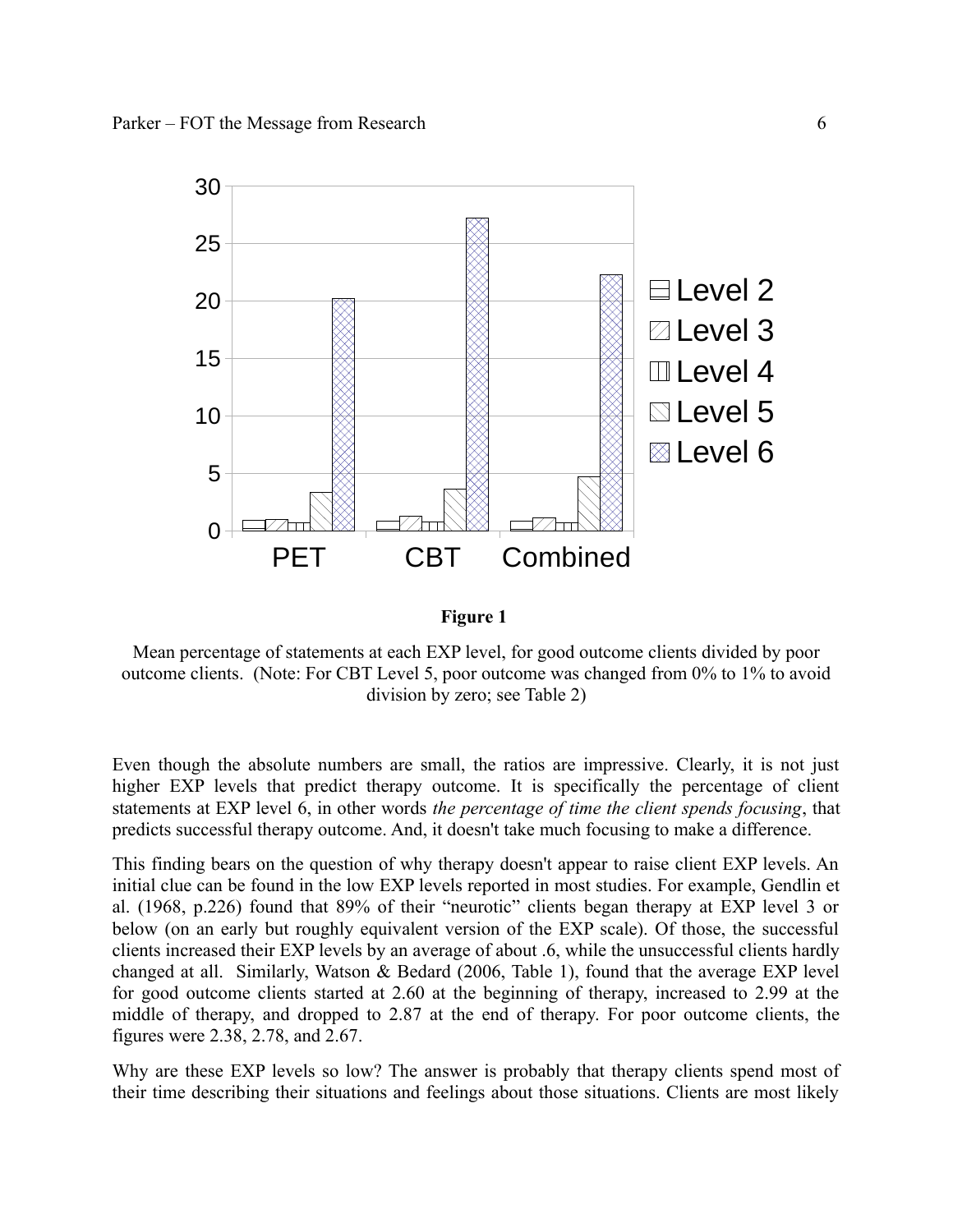to focus while they are working on some crux issue, but that might not happen very often. Therapy is likely to consist of a considerable amount of EXP levels 2 through 4, punctuated by occasional level 5, and very occasional level 6.

But these numbers are *average* EXP levels, and averages tend to obscure patterns of diversity. Ten minutes of focusing (EXP level 6) could make the difference between a successful and unsuccessful therapy outcome, yet the average EXP level would show only a very slight increase if the rest of the sample consisted of 50 minutes of level 2 or 3 discussion. Furthermore, if only a few arbitrarily chosen segments of therapy were scored (for example 20 minutes at the beginning, middle and end of therapy) from a total of 12 hours of therapy, 10 minutes of focusing might not be scored at all, even though it could be decisive in terms of outcome. This could explain why overall EXP levels are so low and why therapy doesn't appear to increase clients' EXP levels: as part of an average, small percentages of EXP level 6 would be washed out by the much larger percentages of EXP levels 2 and 3.

Thus the data in Table 2 and Figure 1 suggest that instead of asking about the relationship between EXP and therapy outcome, or whether EXP increases during therapy, it would be more relevant to focus specifically on EXP level 6, either throughout the course of therapy or during periods that were judged most significant by the client.

Another way to assess the relationship between EXP and therapy would be to give psychotherapy candidates either focusing training or relaxation training prior to beginning therapy, and then to measure the effect on treatment outcome. This approach would present some difficulties, for example it might be difficult to keep therapists from guessing which pretreatment their clients had received; but it would have the advantages of being relatively easy to implement, and of producing results that would be of immediate practical use.

# **CBT and FOT**

As noted above, there is strong evidence indicating that EXP is related to outcome in many forms of therapy. CBT is an interesting example because outwardly it is quite different from FOT. CBT has been assumed to be a cognitive approach, not experiential and presumably not concerned with the felt sense. Why, then, should EXP be related to therapeutic outcome in CBT?

CBT holds that symptoms arise from core beliefs that are inaccurate or dysfunctional (Beck 2011, p.3). These core beliefs are often not verbalized and the patient is often not aware of them. Although CBT generally uses "intellectual" techniques (Ibid. p. 248), in some cases experiential methods may be included, for example (Beck 2011, pp. 249-250):

Therapist: Do you feel this sadness and incompetency somewhere in your body?

Patient: Behind my eyes. And my shoulders feel heavy.

The purpose, however, is always to challenge and change dysfunctional core beliefs. According to Beck, '… the quickest way to help patients... is to facilitate the direct modification of their core beliefs as soon as possible…' (Ibid. p.35). But because challenging core beliefs too quickly can disrupt the therapeutic relationship, therapists must usually approach core beliefs gradually,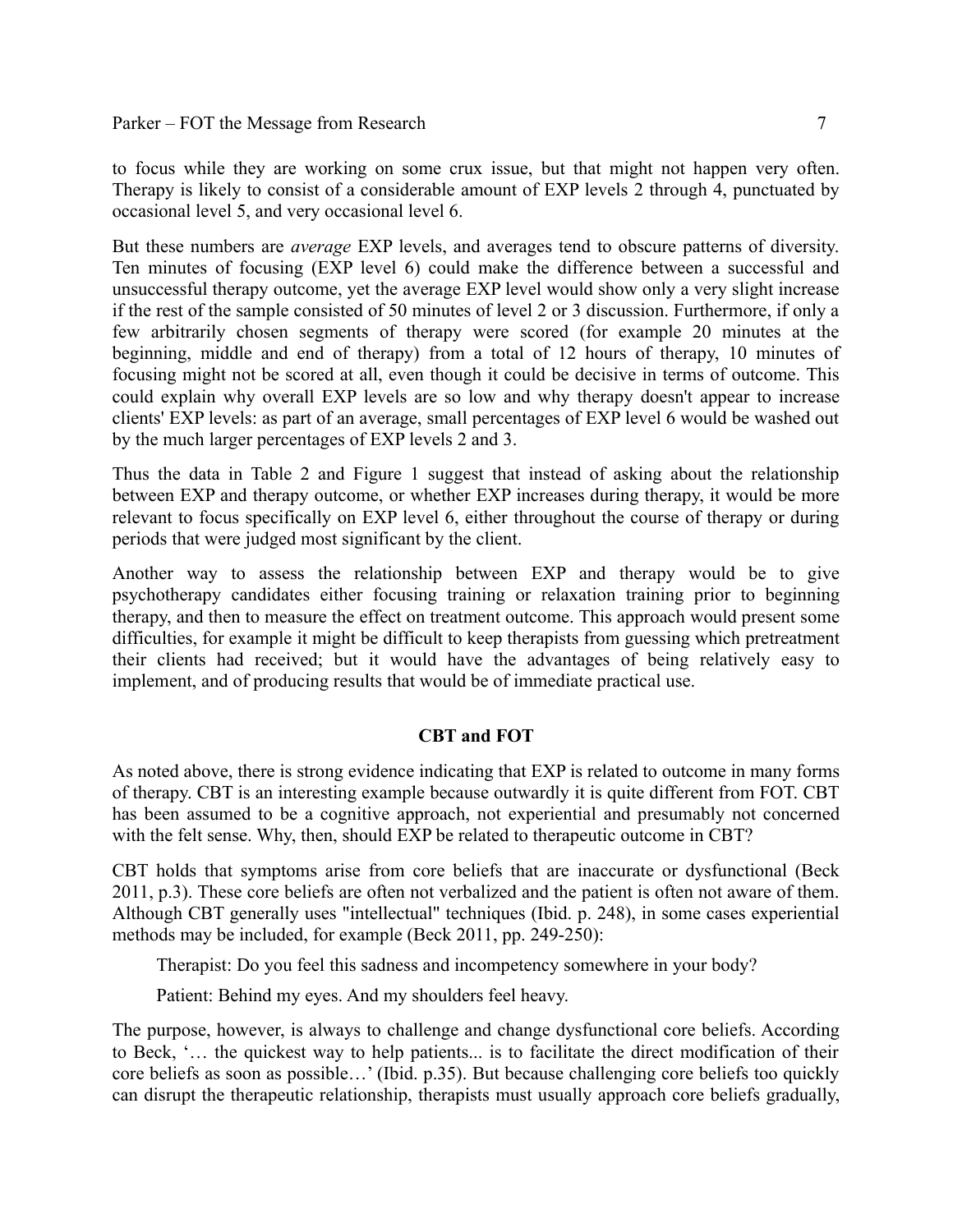by first teaching the patient to identify and challenge automatic thoughts that stem from the core beliefs. After the client has learned to challenge automatic thoughts, it becomes possible to challenge the core beliefs which are thought to be the root of the problem.

Focusing oriented therapists are more concerned with the manner of experiencing than with the content. However, if we consider CBT's core beliefs as a kind of process, it becomes clear that core beliefs have many characteristics of what Gendlin calls *frozen wholes* or *frozen structures* (Gendlin 1964; Parker 2007; Parker in press). These are not contents, but a manner of experiencing in which the client attends only to certain aspects of situations and ignores other aspects. For example, while relating to authority figures the client might notice only the characteristics of an abusive father, while ignoring everything else.

When it is brought into awareness, a frozen structure can be experienced as a felt sense, often from an earlier time ('Oh… *That's* what it was like for me back then!'), and this awareness can be formulated as a statement ('I always felt like it was my fault, that I was no good'). When that happens, it can seem as if the statement had always been there (Gendlin 1964). This can lead to the illusion that the frozen structure was actually a verbal belief waiting to be discovered. This may help explain why CBT assumes that the core belief is a *belief*, such as 'I am incompetent' that can be uncovered and completely expressed in words. In FOT, we would say that the frozen structure is a kind of implicit experiencing, a stopped process (Gendlin 1964; Parker 2007).

A focusing oriented therapist wouldn't normally challenge the automatic thoughts or core beliefs associated with a frozen structure, partly because of the resistance that would entail, but primarily because the problem with them isn't that they are incorrect, but that they are part of a structure bound manner of experiencing. The client is no longer open to all aspects of a situation, but only to the aspect of (for example) personal failure. As FOT helps the client become more open to his/her experiencing, the frozen structure opens and becomes part of that experiencing. Automatic thoughts and core beliefs don't have to be challenged, because they are already interacting with everything else the client knows, and are quickly modified by that interaction.

Thus, core beliefs and frozen structures may represent two ways of thinking about the same basic experience, although of course, differences in thinking are associated with differences in practice.

#### **Conclusions**

The felt sense has been noticed and studied throughout the history of modern psychology, beginning with William James. Research on EXP goes back half a century. Numerous studies, conducted decades apart by independent researchers, have repeatedly shown that high EXP is associated with successful outcome in several forms of psychotherapy and may be an important ingredient in all forms of psychotherapy. On the other hand research has not supported the expectation of Gendlin et al. (1968) that therapy would increase client EXP levels.

However, most studies have rated EXP at arbitrary intervals of time. A number of researchers have questioned this approach, suggesting that rating EXP during particularly meaningful moments of therapy might produce more meaningful results, resulting in even higher correlations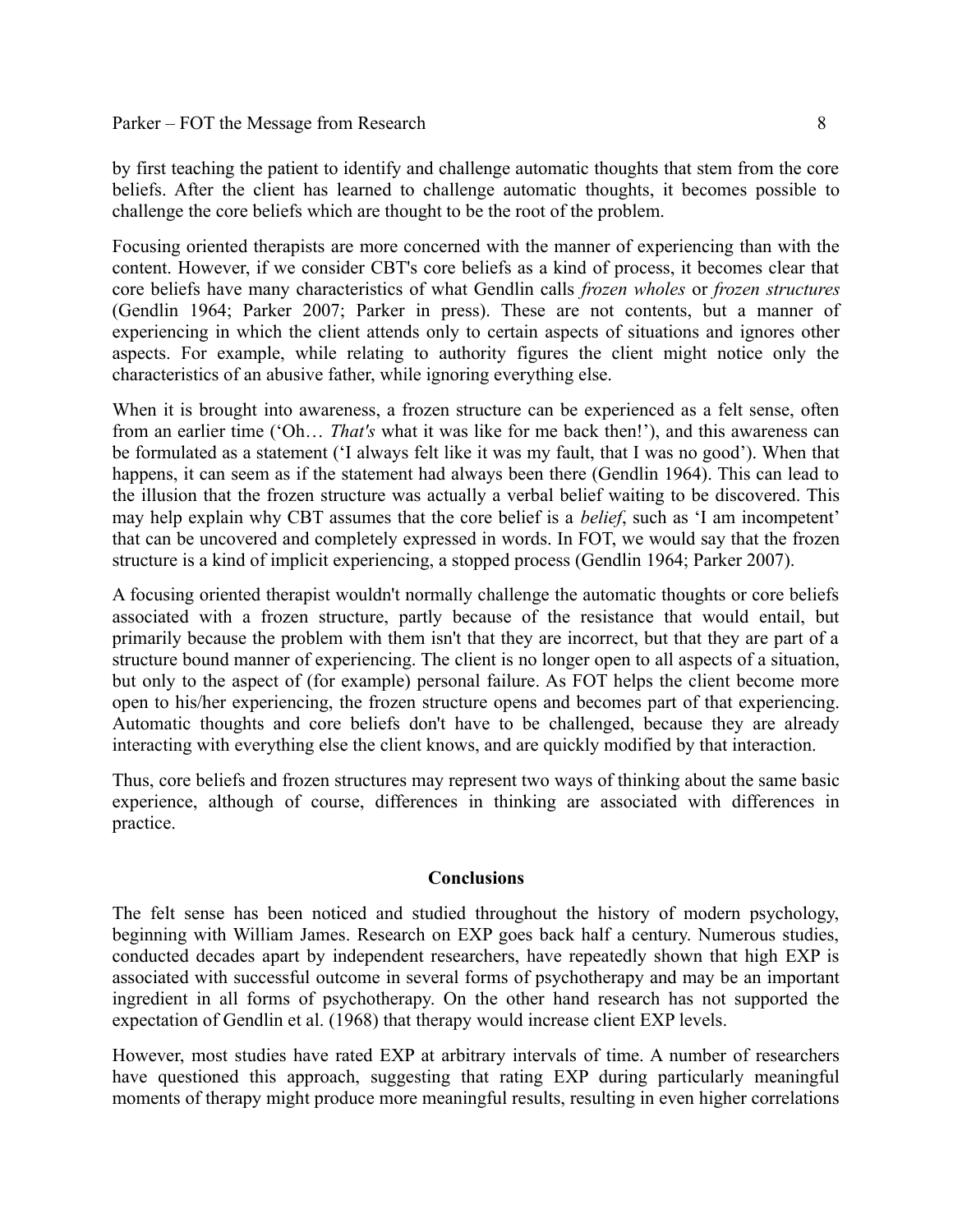between EXP and treatment outcome, and perhaps even an increase in client EXP during therapy (Elliott et al. 2004; 2013).

In addition, research so far has focused on average EXP levels, which tend to wash out relatively rare episodes of EXP level 6 (or focusing). Thus the relatively high EXP levels of good outcome clients are still only around 3.0, which is not very high. A reexamination of recent data (Watson & Bedard 2006) suggests that it is not EXP *per se* that leads to successful therapy outcome, but specifically EXP level 6, i.e., focusing. This suggests that research specifically targeting EXP level 6 could lead to new and interesting results.

However, the research available so far already has important implications for the practice of psychotherapy. Clearly EXP is a central factor in successful psychotherapy, and therefore psychotherapists of all persuasions would benefit from learning to focus so that they can support focusing in their clients and help raise their clients' EXP levels.

Also, therapists no longer need to argue over whether therapy should focus on cognitions, or behavior, or emotions, etc. (Gendlin 1996). All of these 'avenues' are intrinsically related, because they are all aspects of the implicit intricacy of the client's experiencing. Thus all avenues can lead to a felt sense, a "feel" of the situation one is concerned about; and when attended to, that felt sense can lead to a new formulation of the problem, so that a resolution is possible.

Finally, therapists don't need to wait years for research to tell them if a particular intervention is likely to help a particular client. A therapist who knows how to focus can tell from moment to moment whether a client's EXP level is going up or down, and can therefore tell almost immediately if the last intervention was helpful or not. Therapists can now be their own researchers, gathering their own evidence for practice with each specific client, in real time.

## **Reference List**

- Beck, A. T., Rush, A. J., Shaw, B. F., & Emery, G. (1987). *Cognitive Therapy of Depression*. New York: Guilford.
- Beck, J. S. (2011). *Cognitive Behavior Therapy: Basics and Beyond* (2nd ed.). New York: Guilford.
- Elliott, R., Greenberg, L. S., & Lietaer, G. (2004). 'Research on experiential psychotherapies.' In M. J. Lambert (ed), *Bergin & Garfield's handbook of psychotherapy and behavior change* (5th ed). New York, NY: Wiley.
- Elliott, R., Watson, J. C., Goldman, R. N., & Greenberg, L. S. (2004). *Learning emotion-focused therapy: the process-experiential approach to change*. Washington, DC: American Psychological Association.
- Elliott, R., Watson, J., Greenberg, L.S., Timulak, L., & Freire, E. (2013). 'Research on humanistic-experiential psychotherapies.' In M.J. Lambert (ed), *Bergin & Garfield's Handbook of psychotherapy and behavior change* (6th ed.). New York: Wiley.